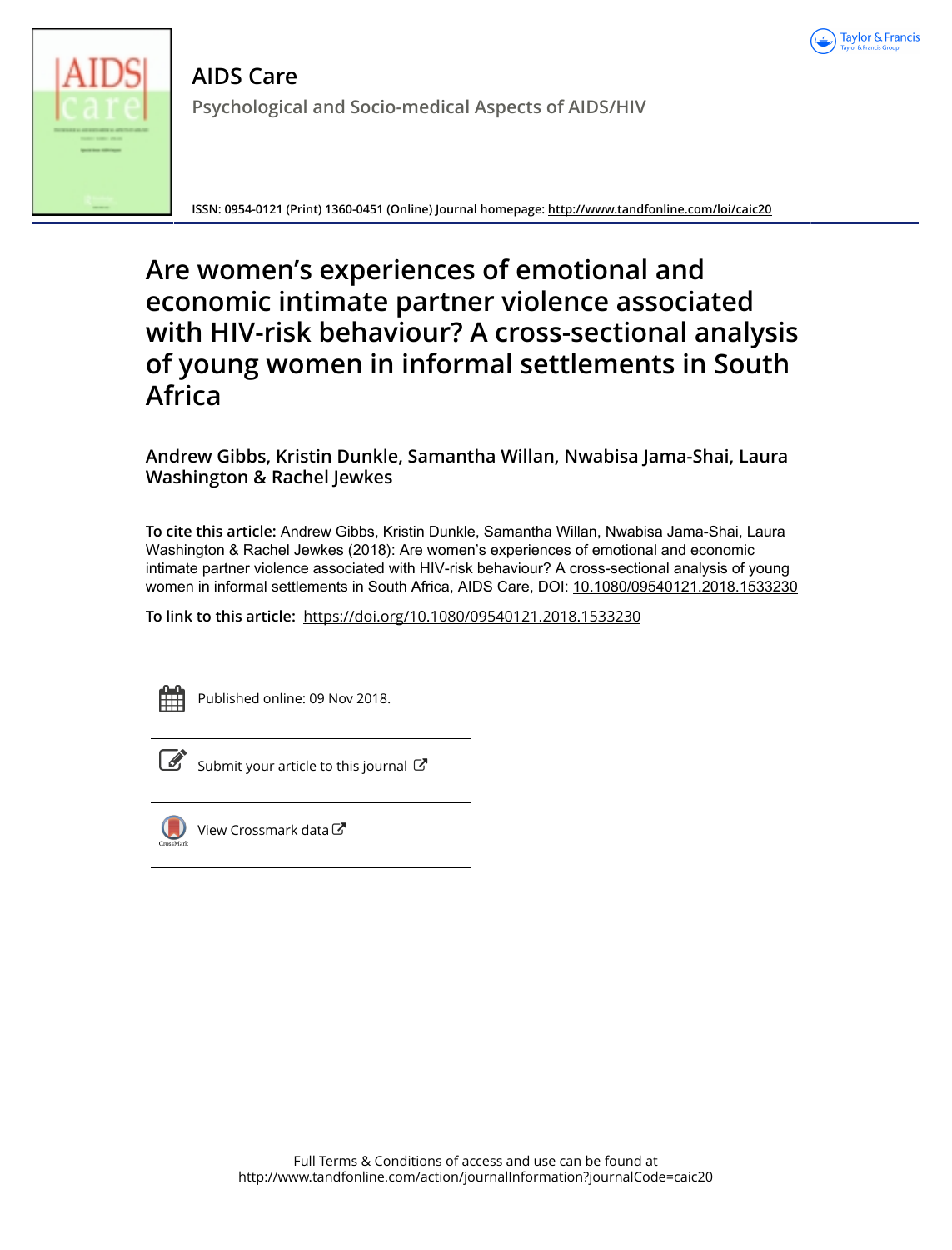

Check for updates

# <span id="page-1-0"></span>Are women's experiences of emotional and economic intimate partner violence associated with HIV-risk behaviour? A cross-sectional analysis of young women in informal settlements in South Africa

Andrew Gibbs  $\mathbf{D}^{a,b}$ , Kristin Dunkle<sup>a</sup>, Samantha Willan<sup>a</sup>, Nwabisa Jama-Shai<sup>a</sup>, Laura Washington<sup>c</sup> and Rachel Jewkes<sup>a</sup>

<sup>a</sup>Gender & Health Research Unit, South African Medical Research Council, Durban, South Africa; <sup>b</sup>Centre for Rural Health, School of Nursing and Public Health, University of KwaZulu-Natal, Durban, South Africa; <sup>c</sup>Project Empower, Durban, South Africa

### ABSTRACT

Women's experiences of emotional intimate partner violence (IPV) and economic IPV are rarely considered in research on women's HIV-risk. Using cross-sectional data of young women (18–30) in Durban, South Africa, we assessed whether women's experiences of emotional IPV and economic IPV were independently associated with six HIV-risk behaviours. Amongst 680 women enrolled between September 2015 and September 2016, past year emotional IPV (78.1%) and economic IPV (52.2%) were common. In adjusted logistic regressions, women reporting past year emotional IPV were less likely to report condom use at last sex, and those reporting past year economic IPV were more likely to report transactional sex with a main partner, or casual partner. Overlaps between economic IPV and transactional sex, suggests economic IPV may be part of male economic coercion of women. Association between emotional IPV and condom use suggests complex inter-personal and psychodynamic relationships shape condom use.

ARTICLE HISTORY

Received 5 March 2018 Accepted 27 September 2018

**KEYWORDS** Intimate partner violence; young women; informal settlements; economic coercion; psychological abuse

## Introduction

Women's experiences of intimate partner violence (IPV) are associated with HIV-acquisition (Durevall & Lindskog, [2014;](#page-7-0) Jewkes, Dunkle, Nduna, & Shai, [2010](#page-7-0); Kouyoumdjian et al., [2013;](#page-7-0) Li et al., [2014](#page-7-0)) and there a number of well-established pathways linking IPV and HIV-acquisition (Dunkle & Decker, [2013](#page-6-0)). Specifically, there may be a direct pathway from sexual IPV to HIV-acquisition, with transmission facilitated through genital and/or anal trauma (Dunkle & Decker, [2013\)](#page-6-0). Physical IPV can lead to HIV-acquisition indirectly through increasing women's poor mental health, alcohol and drug use, and undermining their ability to determine the timing and circumstances of sex, including the condom use (Dunkle & Decker, [2013](#page-6-0); Jewkes et al., [2010\)](#page-7-0). Additionally, men who are violent are more likely to engage in high-risk sexual behaviour and be HIV-positive (Dunkle & Decker, [2013](#page-6-0); Jewkes et al., [2014\)](#page-7-0). Yet, while physical and/or sexual IPV has been relatively well researched, these forms of IPV rarely occur in isolation; more often, they occur in combination with emotional IPV and economic IPV (Jewkes, [2010](#page-7-0)), highlighting IPV is complex and takes multiple, overlapping forms.

There has been, however, less focus on the potential role of emotional IPV and economic IPV in shaping women's risk for HIV-acquisition. A small body of work on emotional IPV shows association with HIVrisk. A cross-sectional study of 10 countries using Demographic Health Survey (DHS) data found emotional IPV was independently associated with HIV-prevalence (Durevall & Lindskog, [2014\)](#page-7-0). There is some evidence suggesting emotional IPV has an independent impact on mental health, which is a risk factor for HIV-acquisition (Nduna, Jewkes, Dunkle, Shai, & Colman, [2010\)](#page-7-0). However, in a systematic review exploring the associations between IPV and HIV-acquisition, only two studies looked at emotional IPV as a separate predictor, and found no association with HIV-prevalence (Li et al., [2014](#page-7-0)).

There is remarkably little research on the potential role of economic IPV in shaping women's HIV-risk. A qualitative study in South Africa, highlighted how economic IPV was part of wider violence women experienced increasing HIV-risk (Fox et al., [2007](#page-7-0)). Additionally, a small body of research suggests economic IPV has an impact on women's mental health (Gibbs, Dunkle, & Jewkes, [2018;](#page-7-0) Stöckl & Penhale, [2015\)](#page-7-0). In this paper, we seek to understand whether emotional IPV and economic IPV, are independently associated with six HIVrisk behaviours, amongst a group of young women from urban informal settlements in South Africa.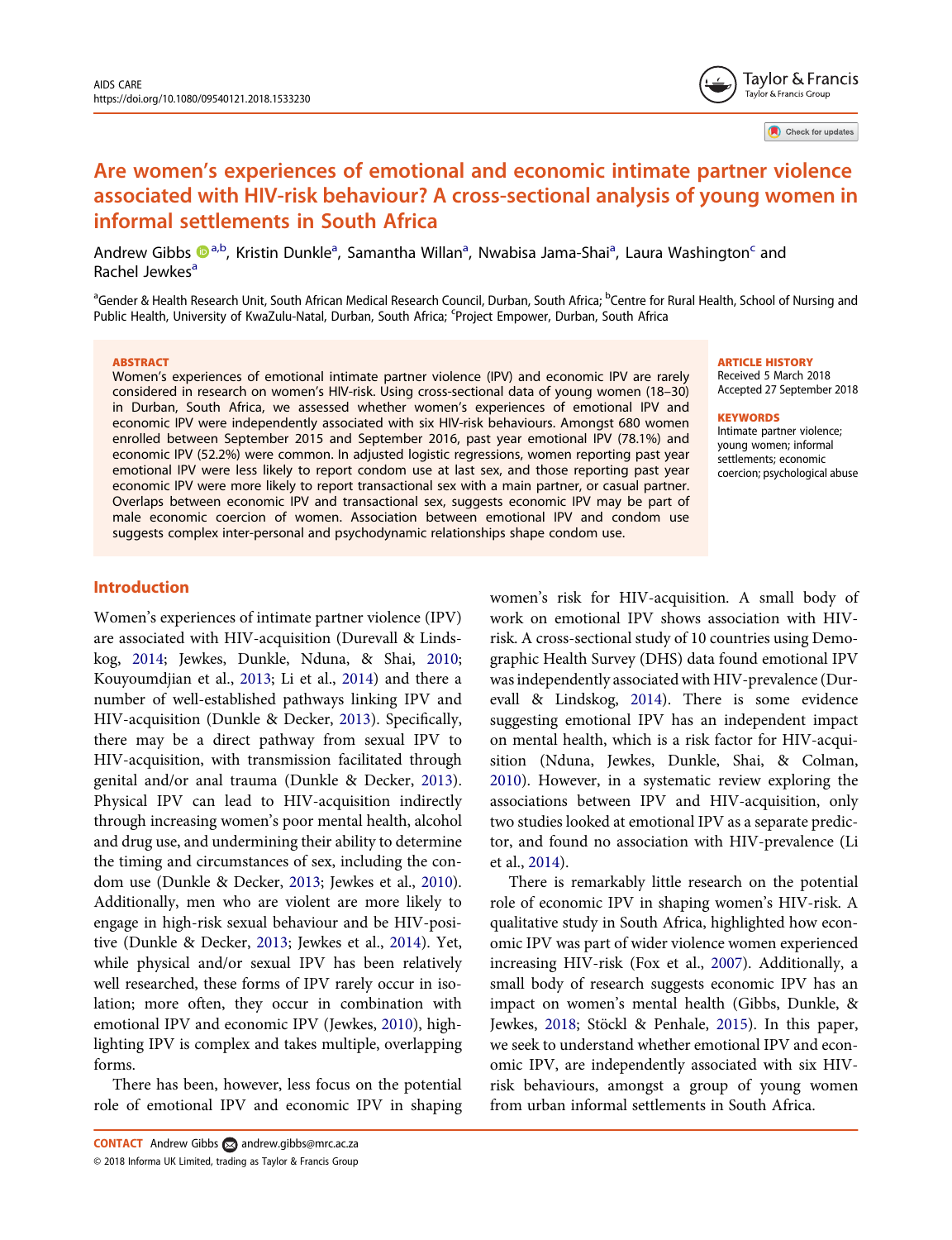## <span id="page-2-0"></span>Materials and methods

Data comes from  $n = 680$  women participating in the baseline for the Stepping Stones and Creating Futures trial, a cluster randomized controlled trial of an IPV and HIV prevention intervention, undertaken in urban informal settlements in eThekwini Municipality, South Africa, between September 2015 and September 2016.

Women aged between 18 and 30, not in formal work or school, and resident in an informal settlement were eligible for the study. 34 clusters, with between 19 and 21 women per cluster, were recruited in collaboration with Project Empower, a local NGO, who delivered the intervention (Gibbs, Washington, et al., [2017](#page-7-0)). Those in the intervention arm received R100 (∼US\$7) and those in the control arm received R300 (∼US\$21) for completion of the baseline survey (the difference reflected additional compensation for being on the waitlist control). The study received ethical approval from the South African Medical Research Council, and the University of KwaZulu-Natal. All participants provided written informed consent. Detailed information on methods can be found elsewhere (Gibbs, Washington, et al., [2017\)](#page-7-0).

## Data collection

Questionnaires were self-completed by participants on cellphones, using Mobenzi Researcher, available in English, isiZulu or isiXhosa, with in-built skip patterns.

## **Measures**

To assess HIV-risk, six outcome variables were selected, all of which have been shown to be associated with HIVrisk.

Transactional sex with a main partner in the past year. Based on previous South African studies, women were asked five items about whether they had started or stayed in a relationship with a main partner, because they expected or did receive a variety of items, including money, a place to stay, or drugs, (Dunkle et al., [2004\)](#page-6-0). A positive response to any item led a woman to be classified as having engaged in transactional sex with a main partner.

Transactional sex with a casual partner in the past year. Women were asked five items about whether they had sex with a male casual or once-off sexual partner, because they expected or did receive a variety of items, based on previous studies in South Africa (Dunkle et al., [2004\)](#page-6-0). A positive response to any item led to a woman being classified as having had transactional sex with a casual partner.

The number of sexual partners in the past year. Three items asked women about the number of past years main, casual, and once-off sexual partners. We summed these and created a binary item of 0–2 sexual partners, compared to three or more sexual partners.

Condom use at last sex. A single item asked about the use of a condom at last sex. Responses were yes or no.

Harmful alcohol use. Alcohol use was assessed with the Alcohol Use Disorders Identification Test (AUDIT) scale (Saunders, Aasland, Babor, De la Fuente, & Grant, [1993\)](#page-7-0). Scores were summed, and a cut of eight or more was used to classify women as having harmful alcohol use.

Drug use in the past year. A single item asked about drug use "for fun or to get high" in the past year. Women were classified as either having used drugs or not.

IPV was assessed using scales based on the WHO's multi-country study on women's health (Garcia-Moreno et al., [2006](#page-7-0)), and the UN Multi-Country Survey (UNMCS) (Jewkes et al., [2017](#page-7-0)), both had been adapted and previously used in South Africa (Machisa, Jewkes, Morna, & Rama, [2011](#page-7-0)). To assess emotional IPV, five items were asked, with a typical item being "In the past 12 months how many times has a current or previous husband or boyfriend threatened to hurt you?" Responses were never, once, few, or many. Economic IPV was assessed using four items. An example question was: "In the past 12 months how often did your partner take your earnings against your will?". Responses were never, once, few, or many.

Physical IPV was assessed with five behaviourally specific items based on the WHO's multi-country study (Garcia-Moreno et al., [2006\)](#page-7-0), previously used in South Africa and this population (Jewkes et al., [2014\)](#page-7-0). A typical question was: "In the past 12 months how many times has a current or previous husband or boyfriend ever pushed or shoved you?" With responses never, once, few, or many.

Three items assessed sexual IPV based on the WHO's scale (Garcia-Moreno et al., [2006\)](#page-7-0), again adapted and used previously in South Africa. Questions asked about specific sexual experiences, with items such as "In the past 12 months, how many times has your current or previous boyfriend, husband or partner used threats or intimidation to get you to have sex when you did not want to?".

Socio-demographic measures included age and education level. Food insecurity was assessed with the Household Hunger Scale (Deitchler, Ballard, Swindale, & Coates, [2010](#page-6-0)), which asks three questions about past month household food insecurity. Responses were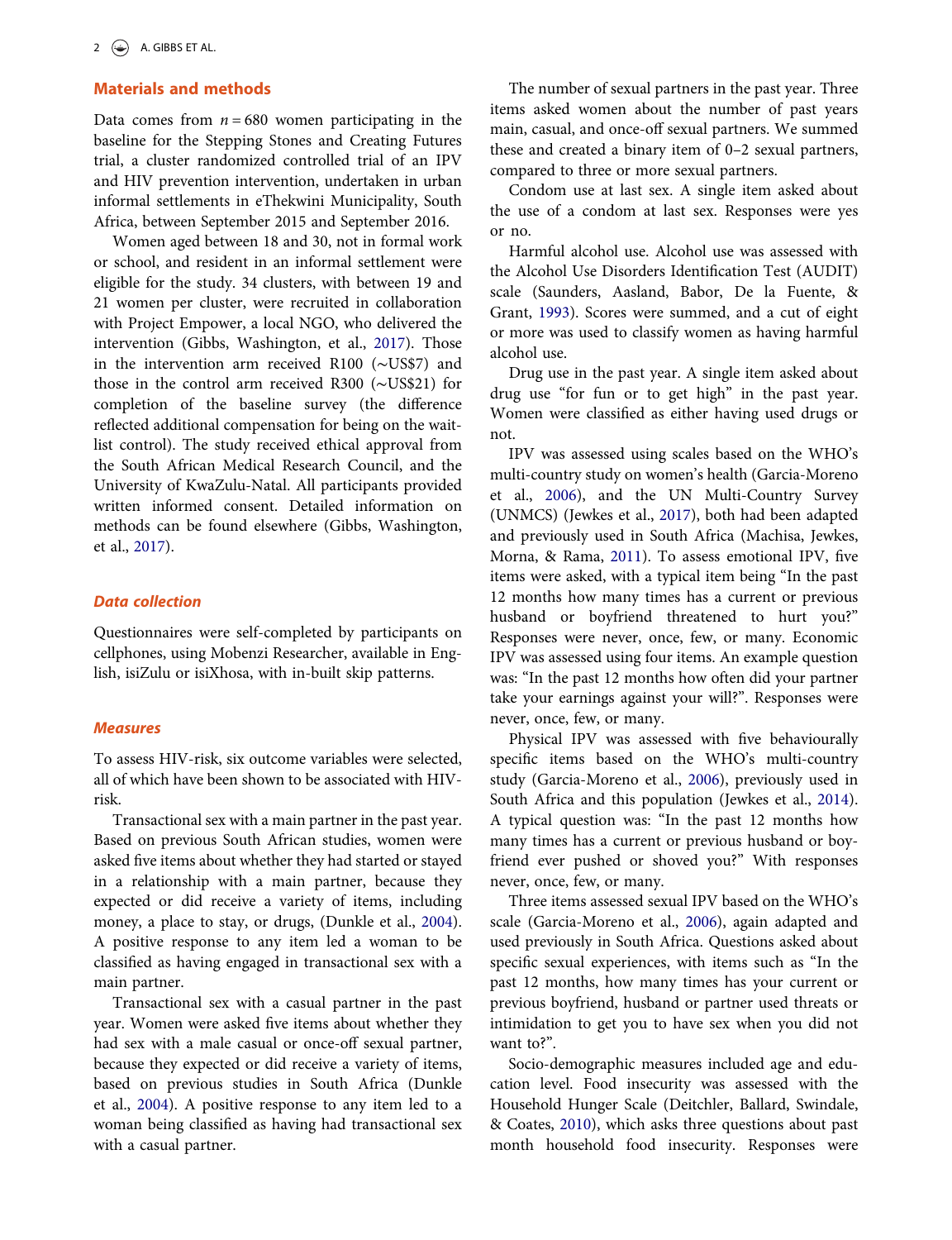<span id="page-3-0"></span>

| Table 1. Descriptive associations between emotional IPV, economic IPV and socio-economic measures and HIV-risk behaviours. |  |  |  |
|----------------------------------------------------------------------------------------------------------------------------|--|--|--|
|----------------------------------------------------------------------------------------------------------------------------|--|--|--|

|                                              |                                        | Overall sample<br>%/mean (95%Cl)         | No past year<br>emotional IPV<br>%/mean (95%Cl) | Past year<br>emotional IPV<br>%/mean (95%Cl) | <i>p</i> -value | No past year<br>economic IPV<br>%/mean (95%Cl) | Past year<br>economic IPV<br>%/mean (95%Cl) | <i>p</i> -value |
|----------------------------------------------|----------------------------------------|------------------------------------------|-------------------------------------------------|----------------------------------------------|-----------------|------------------------------------------------|---------------------------------------------|-----------------|
|                                              |                                        |                                          |                                                 |                                              | 0.1225          |                                                |                                             | 0.0046          |
| Education                                    | Age<br>Primary<br>only                 | $23.7(23.4 - 23.9)$<br>$8.1(6.3 - 10.4)$ | 23.3(22.8-23.8)<br>$6.7(3.6 - 12.1)$            | $23.8(23.5 - 24.1)$<br>$8.5(6.4 - 11.2)$     |                 | 23.3(22.9–23.7)<br>$8.6(6.0 - 12.2)$           | 24.0(23.7-24.4)<br>$7.6(5.3 - 10.9)$        |                 |
|                                              | Secondary (not finished)               | $61.6(58.0 - 65.2)$                      | $53.7(45.7 - 61.5)$                             | 63.8(60.0-67.8)                              |                 | $60.0(54.6 - 65.2)$                            | $63.1(58.0 - 68.0)$                         |                 |
| Completed secondary                          |                                        | 30.3(27.0-33.8)                          | 39.6(32.2-47.6)                                 | $27.7(24.1 - 31.6)$                          | 0.0204          | $31.4(26.7 - 36.5)$                            | 29.3(24.8-34.2)                             | 0.6954          |
| Food<br>security                             | None                                   | 18.7(15.9-21.8)                          | 24.2(18.0-31.7)                                 | $17.1(14.2 - 20.6)$                          |                 | 23.7(19.4-28.6)                                | $14.1(10.8 - 18.1)$                         |                 |
| Moderate                                     |                                        | $50.3(46.6 - 54.0)$                      | 49.7(41.7-57.6)                                 | $50.5(46.3 - 54.7)$                          |                 | $48.0(42.7 - 53.4)$                            | $52.4(47.2 - 57.5)$                         |                 |
| High                                         |                                        | 31.0(27.7-34.6)                          | 26.2(19.7-33.9)                                 | $32.3(28.6 - 36.5)$                          | 0.1046          | $28.3(23.7 - 33.4)$                            | 33.5(28.8-38.6)                             | 0.005           |
| Depressive symptoms<br>(mean score)          |                                        | 21.2(20.4-22.0)                          | $18.4(17.3 - 19.5)$                             | 23.7(22.5-24.8)                              | < 0.00001       | $17.9(16.3 - 19.5)$                            | $22.1(21.1 - 23.0)$                         | < 0.00001       |
|                                              | <b>Outcomes</b>                        |                                          |                                                 |                                              |                 |                                                |                                             |                 |
| Transactional sex with<br>main partner (yes) |                                        | $55.5(51.7 - 59.3)$                      | $45.1(37.1 - 53.4)$                             | 58.5(54.2-62.7)                              | 0.005           | 42.9(37.5-48.4)                                | $67.6(63.4 - 72.4)$                         | < 0.00001       |
| Transactional sex with                       | causal partner (yes)                   | 42.6(38.9-46.5)                          | 27.1(20.4-35.0)                                 | 47.1(42.8-51.5)                              | < 0.00001       | $32.4(27.5 - 37.7)$                            | 52.4(47.0-57.8)                             | < 0.00001       |
| sex partners (yes)                           | Three or more past year                | $41.5(37.6 - 45.5)$                      | $29.0(21.6 - 37.3)$                             | 44.8(40.4-49.3)                              | 0.0019          | 37.9(32.4–43.7)                                | 44.8(39.3–50.3)                             | 0.0902          |
|                                              | Condom use last sex (yes)              | 54.1(50.0-58.1)                          | $67.5(58.8 - 75.1)$                             | $50.5(46.0 - 55.1)$                          | 0.0008          | $57.2(51.3 - 62.9)$                            | $51.3(45.7 - 56.8)$                         | 0.1528          |
| Alcohol problem (yes)                        |                                        | $23.1(20.1 - 26.4)$                      | $9.4(5.6 - 15.3)$                               | 26.9(23.4-30.8)                              | < 0.00001       | $14.2(10.8 - 18.4)$                            | $31.3(26.7 - 36.3)$                         | < 0.00001       |
|                                              | Drug use past year (yes)<br><b>IPV</b> | 31.8(28.4-35.4)                          | $18.8(13.3 - 25.9)$                             | 35.4(31.4-39.6)                              | 0.0001          | 23.1(18.8-28.0)                                | 39.7(34.8-44.9)                             | < 0.00001       |
| Emotional IPV past 12<br>months (yes)        |                                        | 78.1(74.9-81.0)                          | $***$                                           | **                                           |                 | 68.9(63.7–73.7)                                | 86.5(82.5-90.0)                             | < 0.00001       |
| Economic IPV past 12<br>months (yes)         |                                        | $52.2(48.5 - 55.9)$                      | $32.2(25.2 - 40.2)$                             | 57.8(53.6-62.0)                              | < 0.00001       | $***$                                          | $**$                                        |                 |
| Physical IPV past 12<br>months (yes)         |                                        | 59.6(55.8-63.2)                          | $16.1(11.0 - 23.0)$                             | 71.8(67.8-75.4)                              | < 0.00001       | 45.8(40.5-51.3)                                | 72.1(67.2–76.6)                             | < 0.00001       |
| Sexual IPV past 12<br>months (yes)           |                                        | $29.4(26.1 - 33.0)$                      | $13.4(8.8 - 20.0)$                              | 33.9(30.0-38.1)                              | < 0.00001       | $16.9(13.2 - 21.4)$                            | $40.9(35.8 - 46.1)$                         | < 0.00001       |

recoded as recommended to create a three-level categorical variable (none or little food insecurity, or moderate, or high, food insecurity).

The Centre for Epidemiologic Studies Depression Scale (CES-D) scale (Radloff, [1977\)](#page-7-0) assessed depression and has been used previously in South Africa (Gibbs, Govender, & Jewkes, [2018](#page-7-0)). Twenty items asked about past week depressive symptoms with responses ranging from never to everyday ( $\alpha$ =0.88), and items were summed into a total score.

## Analysis

All analyses included adjustment for study design and clustering. In Table 1 descriptive statistics for the whole sample are first presented, and then the proportion of women experiencing emotional IPV, and then economic IPV, by socio-demographic information, physical IPV, sexual IPV, and outcomes, including tests of significance (t-tests for continuous and chi-squared for categorical variables).

Given it can be challenging to isolate the impacts of emotional IPV and economic IPV from physical and/ or sexual IPV, because they co-occur, we modelled IPV in multiple ways. First, we treated all forms of IPV (emotional, economic, sexual and physical) as separate constructs. In Model 1, we categorized each form of IPV in terms of one or more experience of that IPV (compared to none), and in Model 2, we categorized each form of IPV in terms of two or more experiences (compared to one or none). This second categorization provides a severity of IPV assessment, with research showing two or more experiences of IPV have greater health impacts (Jewkes et al., [2010](#page-7-0)). In Models 1 and 2, we adjusted for age, education, food insecurity, depressive symptoms, study arm, physical IPV, sexual IPV, and emotional IPV or economic IPV. We report adjusted odds ratios (aOR) and 95% confidence intervals (95% CI) for emotional IPV and economic IPV for the six HIV-outcomes, and different "severities" of IPV.

In [Table 3,](#page-5-0) we created two four-level categorical variables for combinations of emotional, economic, physical and sexual IPV experiences. In the first categorical variable we modelled women with no IPV experience, one or more emotional IPV experience only, emotional and physical and/or sexual IPV, and only physical and/or sexual IPV experience (we did not consider women's experience of economic IPV in this model). In the second categorical variable, we modelled no IPV, economic IPV only, economic and physical and/or sexual IPV only, and physical and/or sexual IPV only (with no consideration of experience of emotional IPV). We present aORs and 95%CIs for each combination of IPV for the six outcomes. All models used Gaussian random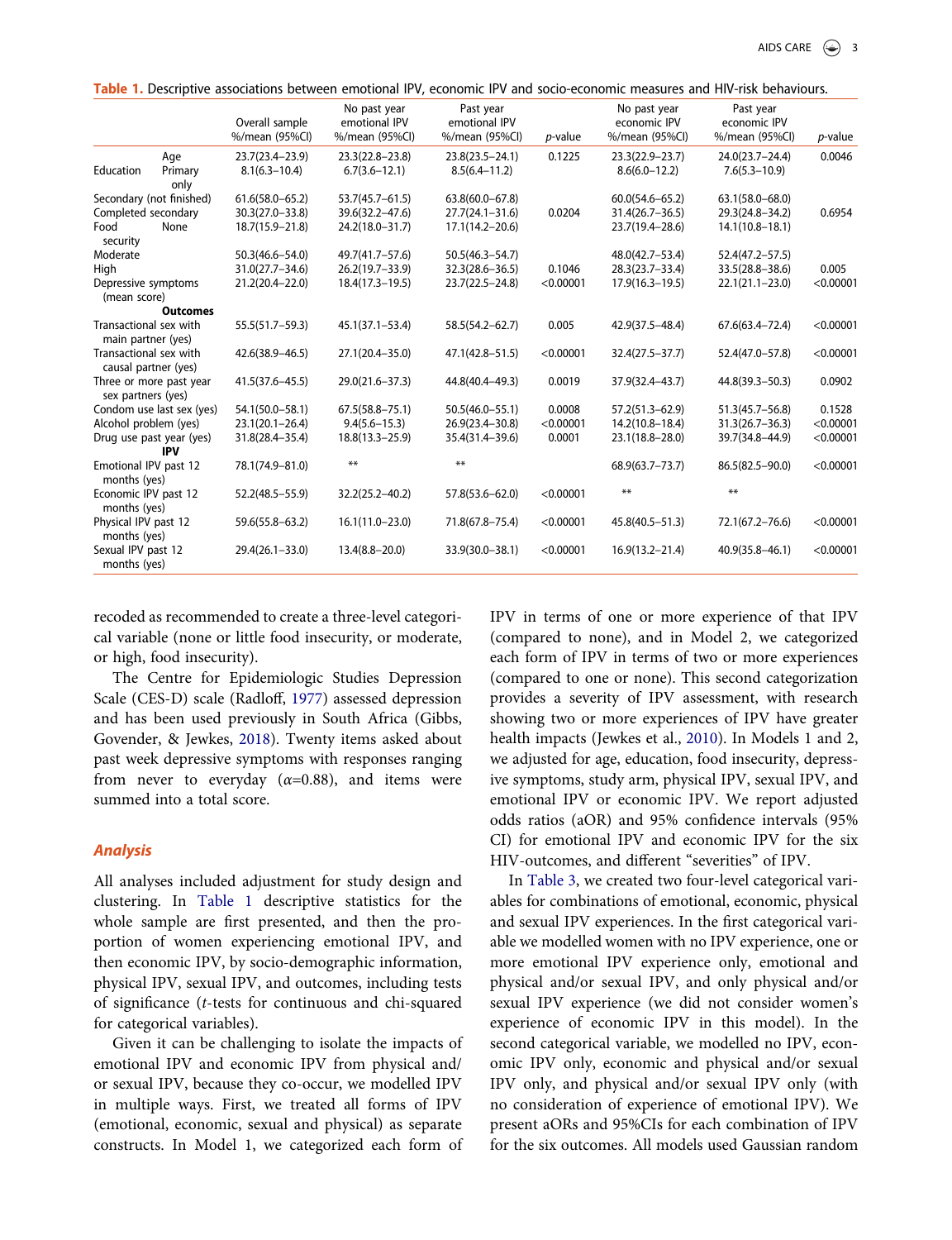<span id="page-4-0"></span>effects regression models, with the cluster as the random effect, in STATA14/IC.

## Results

Six hundred eighty women were enrolled in the study. Women were relatively young (mean age 23.7), and just under a third (30.0%) had completed secondary school [\(Table 1](#page-3-0)). Food insecurity was high, a third reported high levels of past month food insecurity, and half reported moderate levels. Depressive symptoms were common (mean 21.2).

All forms of IPV were highly prevalent ([Table 1\)](#page-3-0). Over three-quarters (78.1%) reported any emotional IPV experience in the past year, and half reported economic IPV (52.2%). Past year physical IPV was reported by 59.6% and sexual IPV by 29.4%.

HIV-risk behaviours were common ([Table 1](#page-3-0)). Just over half (55.5%) reported transactional sex with a main partner, and 42.6% transactional sex with a casual partner, in the past year. 41.5% of women reported having sex with three or more partners in the past year. Condom use at last sex was reported by half (54.1%). A quarter reported harmful alcohol use, and just under a third past year drug use.

Women who reported emotional IPV in the past year were less likely to have completed secondary school ([Table 1\)](#page-3-0), and more likely to have depressive symptoms. They were more likely to report transactional sex with main, and casual, partners, less likely to report condom use at last sex, and report more alcohol problems, and drug use [\(Table 1](#page-3-0)).

Women reporting economic IPV were slightly older than those not, and more likely to report moderate, or severe food insecurity, and had more depressive symptoms [\(Table 1\)](#page-3-0). Those reporting economic IPV were more likely to report transactional sex with main, and casual, partners, alcohol problems, and drug use. All forms of IPV showed significant overlap.

In adjusted regression models, treating emotional IPV and economic IPV separately [\(Table 2\)](#page-5-0), women reporting one or more experiences of emotional IPV (Model 1) reported significantly less condom use at last sex. Women reporting two or more experiences of emotional IPV (Model 2) were more likely to report transactional sex with a main partner, harmful alcohol use, and less condom use at last sex.

Women reporting one or more experiences of economic IPV (Model 1), and two or more experiences of economic IPV (Model 2) reported more transactional sex with a main partner, transactional sex with a casual partner, more harmful alcohol use, and more past year drug use.

Women reporting both emotional and physical and/or sexual IPV reported significantly higher HIV-risk for all outcomes assessed, compared to women reporting no IPV experience [\(Table 3](#page-5-0)). For condom use at last sex, women reporting only emotional IPV (but no physical/sexual IPV), had lower condom use. Similarly, women reporting only emotional IPV had more harmful alcohol use.

Women reporting both economic IPV and physical and/or sexual IPV reported higher HIV-risks on all outcomes. For transactional sex with a main partner and with a casual partner, women reporting only economic IPV reported increased risk.

## **Discussion**

Amongst food-insecure young women in urban informal settlements in eThekwini, South Africa, all forms of IPV were common. Emotional IPV was the most common with over three-quarters reporting past year emotional IPV, while economic IPV was as prevalent as physical IPV. Analysis showed extensive overlaps between the different forms of IPV, but emotional IPV and economic IPV had independent effects on HIV-risk behaviours, and this was robust to modelling IPV in a variety of ways.

Economic IPV is relatively understudied compared to other forms of IPV, yet half of women reported experiencing this in the past year. Economic IPV was associated with transactional sex with a main partner, and with a casual partner. This held true through all the different modelling strategies, suggesting a robust relationship between the two variables.

The association between economic IPV and transactional sex raises a number of questions around how to conceptualize transactional relationships. Research on transactional sex has emphasized it has diverse meanings in different dyads, contexts and settings (Fielding-Miller et al., [2016](#page-7-0); Stoebenau et al., [2011](#page-7-0); Zembe et al., [2013\)](#page-8-0). The widespread food insecurity of women living in informal settlements may drive these associations, with women engaging in transactional sex as a survival strategy (Zembe et al., [2013](#page-8-0)) and if men do not provide, women feel men have failed in their side of the "bargain" and report this as economic IPV (Dunkle et al., [2004](#page-6-0); Dunkle et al., [2007\)](#page-7-0). However, even economically driven relationships intersect with romantic love (Hunter, [2007\)](#page-7-0) and as such these associations remain complicated.

Emotional IPV was associated with less condom use at last sex consistently across models. A small set of research has shown women who experience emotional IPV are less likely to use condoms (Wingood & DiClemente, [1997](#page-8-0)). Our study supports this and shows this association persists even with the inclusion of other forms of IPV. This is highly suggestive that condom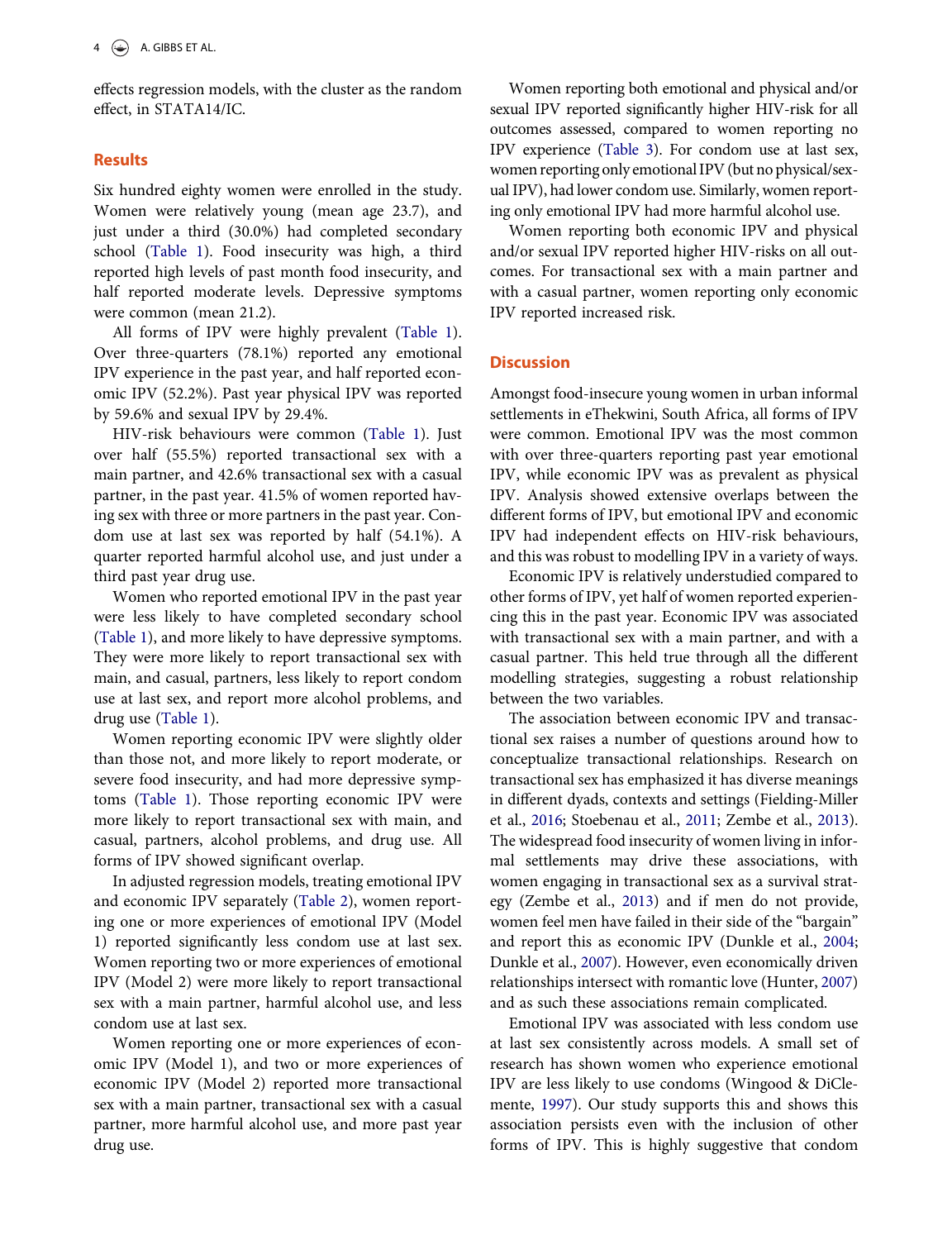#### <span id="page-5-0"></span>**Table 2.** aOR between six HIV-risk behaviours and emotional IPV, and economic IPV ( $n = 595$ ).

|                                                      | Transactional sex main<br>partner past year |                 | Transactional sex causal<br>partner past year |                 | 3 or more past year sex<br>partners |                 | Condom use at last sex |       | Problem alcohol use |                 | Past year drug use  |                 |
|------------------------------------------------------|---------------------------------------------|-----------------|-----------------------------------------------|-----------------|-------------------------------------|-----------------|------------------------|-------|---------------------|-----------------|---------------------|-----------------|
| Model 1: IPV categorized as one or more exposure     | aOR(95%Cl)                                  | <i>p</i> -value | aOR(95%Cl)                                    | <i>p</i> -value | aOR(95%Cl)                          | <i>p</i> -value | aOR(95%CI)             |       | p-value aOR(95%CI)  | <i>p</i> -value | aOR(95%Cl)          | <i>p</i> -value |
| Emotional IPV (one or more experiences) <sup>a</sup> | $1.01(0.65 - 1.58)$                         | 0.961           | 1.52(0.95–2.45)                               | 0.081           | $1.42(0.87 - 2.32)$                 | 0.164           | $0.55(0.35 - 0.89)$    | 0.014 | $1.84(0.94 - 3.58)$ | 0.075           | 1.28(0.76-2.15)     | 0.347           |
| Economic IPV (one or more experiences) <sup>a</sup>  | $2.14(1.51 - 3.04)$                         | < 0.0001        | $1.62(1.14 - 2.31)$                           | 0.008           | $1.07(0.74 - 1.55)$                 | 0.72            | $0.84(0.59 - 1.20)$    | 0.348 | $1.74(1.13 - 2.68)$ | 0.012           | $1.61(1.12 - 2.33)$ | 0.01            |
| Model 2: IPV categorized as two or more exposures    |                                             |                 |                                               |                 |                                     |                 |                        |       |                     |                 |                     |                 |
| Emotional IPV (two or more experiences) <sup>p</sup> | 1.45(0.97–2.15)                             | 0.067           | $1.71(1.14 - 2.58)$                           | 0.01            | 1.32(0.86-2.01)                     | 0.206           | $0.66(0.44 - 0.99)$    | 0.042 | $1.74(1.01 - 3.01)$ | 0.046           | 1.44(0.93-2.23)     | 0.105           |
| Economic IPV (two or more experiences) <sup>D</sup>  | $2.00(1.38 - 2.90)$                         | < 0.0001        | 1.42(0.99–2.05)                               | 0.06            | $1.06(0.73 - 1.56)$                 | 0.746           | $1.00(0.70 - 1.45)$    | 0.99  | $2.01(1.31 - 3.09)$ | 0.001           | $1.47(1.02 - 2.13)$ | 0.04            |

aAlso adjusted for economic IPV

bAlso adjusted for emotional IPV.

Note: All models adjusted for clustering, age, education, food insecurity, depression, and intervention arm, physical IPV, sexual IPV.

### **Table 3.** aOR between six HIV–risk behaviours and combinations of IPV experience (n = 595).

|                                                                                 | Transactional sex causal<br>Transactional sex main<br>partner<br>partner |                 |                     | Three or more past year<br>sex partners |                     | Condom use at last sex |                     | Problem alcohol use |                      | Past year drug use |                     |                 |
|---------------------------------------------------------------------------------|--------------------------------------------------------------------------|-----------------|---------------------|-----------------------------------------|---------------------|------------------------|---------------------|---------------------|----------------------|--------------------|---------------------|-----------------|
| Model 3: Combination of emotional and physical/sexual<br><b>IPV</b> experiennce | aOR(95%CI)                                                               | <i>p</i> -value | aOR(95%CI)          | <i>p</i> -value                         | aOR(95%Cl)          | D-<br>value            | aOR(95%Cl)          | D-<br>value         | aOR(95%CI)           | <i>p</i> -value    | aOR(95%CI)          | <i>p</i> -value |
| No IPV                                                                          | base                                                                     |                 | base                |                                         | base                |                        | base                |                     | base                 |                    | base                |                 |
| Emotional IPV only                                                              | $1.01(0.59 - 1.74)$                                                      | 0.96            | 1.23(0.69-2.21)     | 0.482                                   | 1.37(0.73-2.58)     | 0.324                  | $0.49(0.27 - 0.89)$ | 0.019               | $2.72(1.12 - 6.62)$  | 0.028              | $.08(0.56 - 2.11)$  | 0.819           |
| Emotional and physical/sexual IPV                                               | 1.85(1.17–2.92)                                                          | 0.008           | $2.25(1.38 - 3.64)$ | 0.001                                   | $2.19(1.29 - 3.74)$ | 0.004                  | $0.43(0.26 - 0.72)$ | 0.001               | $4.70(2.16 - 10.23)$ | < 0.000            | 2.66(1.56–4.55)     | < 0.0001        |
| Physical/sexual IPV only                                                        | 1.30(0.59-2.86)                                                          | 0.52            | $0.84(0.35 - 2.06)$ | 0.708                                   | 1.54(0.64-3.71)     | 0.339                  | $0.73(0.31 - 1.70)$ | 0.464               | $2.86(0.89 - 9.20)$  | 0.077              | $.28(0.51 - 3.25)$  | 0.599           |
| Model 4: Combination of economic and physical/sexual                            |                                                                          |                 |                     |                                         |                     |                        |                     |                     |                      |                    |                     |                 |
| <b>IPV</b> experience                                                           |                                                                          |                 |                     |                                         |                     |                        |                     |                     |                      |                    |                     |                 |
| No IPV                                                                          | base                                                                     |                 | base                |                                         | base                |                        | base                |                     | base                 |                    | base                |                 |
| Economic IPV only                                                               | $1.87(1.05 - 3.33)$                                                      | 0.033           | 1.84(1.00-3.36)     | 0.049                                   | $0.73(0.37 - 1.42)$ | 0.347                  | $0.76(0.41 - 1.39)$ | 0.369               | $2.01(0.89 - 4.52)$  | 0.094              | 1.45(0.74–2.88)     | 0.281           |
| Economic IPV and physical/sexual IPV                                            | $3.27(2.09 - 5.12)$                                                      | < 0.0001        | $2.86(1.81 - 4.53)$ | < 0.0001                                | $1.78(1.11 - 2.85)$ | 0.016                  | $0.58(0.37 - 0.91)$ | 0.019               | $4.07(2.19 - 7.56)$  | < 0.000            | $3.36(2.03 - 5.54)$ | < 0.0001        |
| Physical/sexual IPV only                                                        | 1.30(0.82-2.07)                                                          | 0.265           | 1.65(1.01–2.71)     | 0.048                                   | 1.34(0.80–2.22)     | 0.262                  | $0.69(0.42 - 1.12)$ | 0.129               | $2.12(1.07 - 4.20)$  | 0.031              | $2.01(1.16 - 3.46)$ | 0.012           |

Note: Models adjusted for age, clustering, education, depression, intervention arm, food insecurity.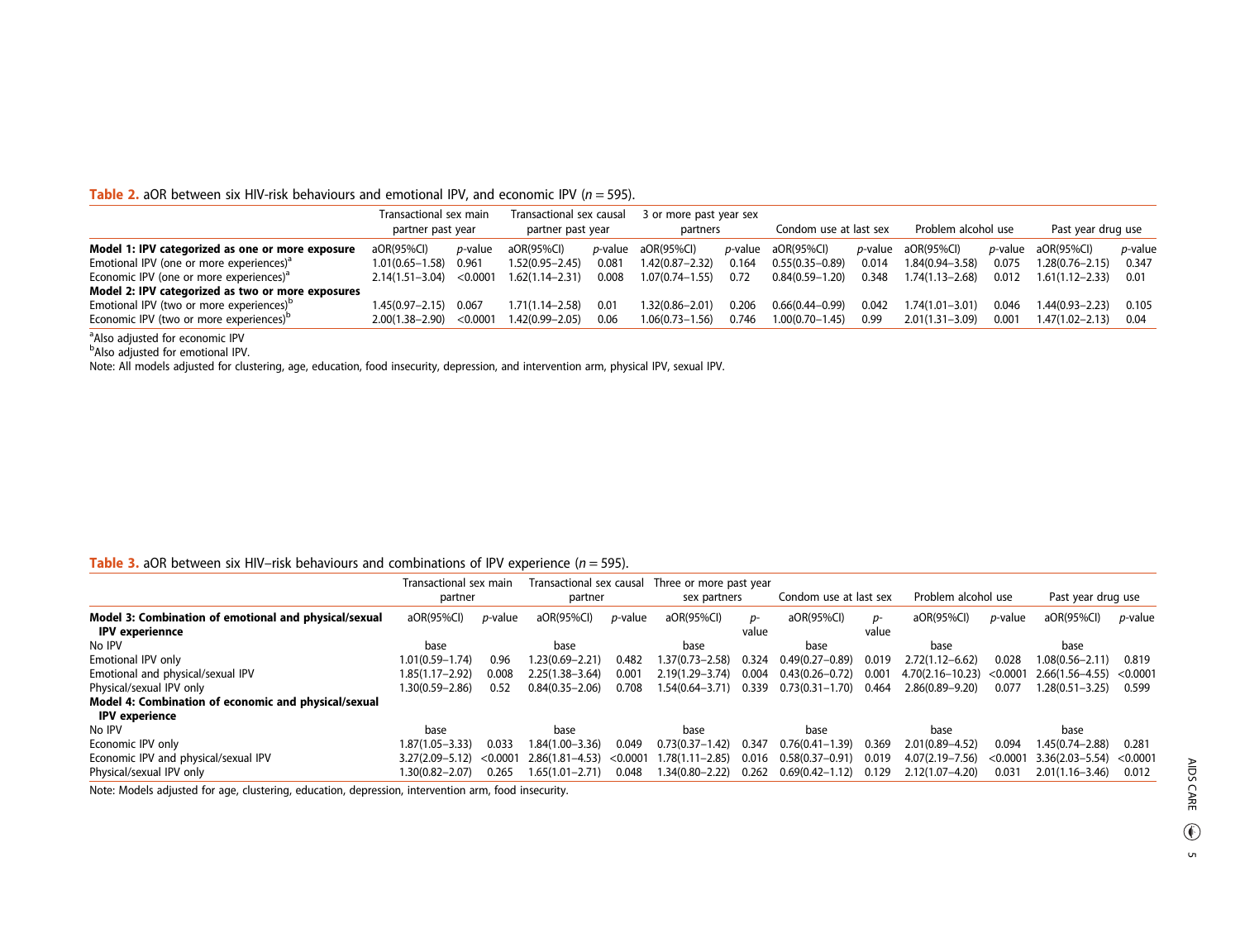<span id="page-6-0"></span>use dynamics in a relationship are tightly bound up with psychological control by men.

The consistent finding that women experiencing both emotional IPV, or economic IPV, combined with physical and/or sexual IPV, had increased HIV-risk behaviours, supports other studies showing this in relation to mental health (Jewkes, [2010](#page-7-0); Ludermir, Lewis, Valongueiro, de Araújo, & Araya, [2010;](#page-7-0) McLaughlin, O'Carroll, & O'Connor, [2012\)](#page-7-0). Experience of multiple forms of IPV by women is an indication of severity of IPV and highlights the importance of interventions reducing all forms of IPV, rather than focusing narrowly on reducing only physical and/or sexual IPV.

The associations between economic IPV, emotional IPV, and substance use were less clear and depended on the modelling strategies. While studies have shown associations between physical and sexual IPV and alcohol and drug use (Foran & O'Leary, [2008](#page-7-0)), there is almost no research on the associations between emotional IPV, and economic IPV, and substance use. In other analyses, economic IPV and emotional IPV are associated with poorer mental health (Gibbs et al., [2018](#page-7-0); Ludermir et al., [2010;](#page-7-0) Stöckl & Penhale, [2015](#page-7-0)) and there are overlaps between mental health and substance use. Further research on the pathways between economic IPV and substance use is required.

The analysis has a number of implications for thinking about IPV, and conceptualizing interventions to reduce HIV-risk. First, emotional IPV and economic IPV have distinct impacts on HIV-risk behaviours, and as such should be separate constructs, rather than one combined construct. Second, the limited focus on emotional IPV, and economic IPV, in HIV-research is problematic, as we have shown they have impacts on HIV-risk, independently of physical and/or sexual IPV. Third, women's experiences of multiple forms of IPV, rather than of one type only, are critical in understanding HIV-risk, supporting previous research (Durevall & Lindskog, [2014](#page-7-0); Jewkes, [2010](#page-7-0)), and this should be considered when designing interventions.

Fourth, a body of research highlights the impact of economic strengthening and gender transformative interventions to reduce HIV-risk and IPV-vulnerability (Ellsberg et al., [2015](#page-7-0); Gibbs, Kerr-Wilson, & Jacobson, [2017](#page-7-0)). These studies highlight the importance of strengthening women's ability to be economically independent of a male partner, often measured through earnings, or access to work. Yet these interventions rarely measure economic IPV, which may be an important route through which men extract resources from women, undermining impacts related to women's economic autonomy and HIV-risk.

This study has a number of limitations. The study is cross-sectional, so temporality of associations cannot be ascertained. Participants self-selected into the study, and as such IPV prevalence and outcomes are not generalizable. Our sample was too small to look at emotional IPV and economic IPV together. We did not control for relationship control, but previous research shows this is important for HIV-risk (Jewkes et al., [2010\)](#page-7-0). Because this was an exploratory analysis we chose not to do any corrections to p-values for the multiple tests of associations, it is therefore possible that some of these associations are spurious and future analyses should formally test associations. Finally, alcohol and drug use are also outcomes of IPV, and known to effect HIV-risk, and while we treated them as independent outcomes, they may well moderate associations between IPV and other HIV-risks, and future studies should explore this.

In conclusion, emotional IPV, and economic IPV were highly prevalent in this sample. Despite overlaps with physical and sexual IPV, emotional and economic IPV remained independently associated with HIV-risk behaviours. Increasing recognition of the multiple forms of IPV women experience, and their impact on HIV-risk is critical for women's health, and intervention development.

## Disclosure statement

No potential conflict of interest was reported by the authors.

## Funding

This work was supported by What Works to Prevent Violence Against Women and Girls? Global Programme; South African Medical Research Council.

## **ORCID**

Andrew Gibbs <http://orcid.org/0000-0003-2812-5377>

### References

- Deitchler, M., Ballard, T., Swindale, A., & Coates, J. ([2010](#page-2-0)). Validation of a measure of household hunger for cross-cultural use. Washington, DC: Food and Nurtrition Technical Assistance II Project (FANTA-2), Acedemy for Educational Development.
- Dunkle, K. L., & Decker, M. R. ([2013](#page-1-0)). Gender-based violence and HIV: Reviewing the evidence for links and causal pathways in the general population and high-risk groups. American Journal of Reproductive Immunology, 69, 20–26. [doi: 10.1111/aji.12039](https://doi.org/10.1111/aji.12039)
- Dunkle, K. L., Jewkes, R. K., Brown, H. C., Gray, G. E., McIntryre, J. A., & Harlow, S. D. [\(2004](#page-2-0)). Transactional sex among women in Soweto, South Africa: Prevalence,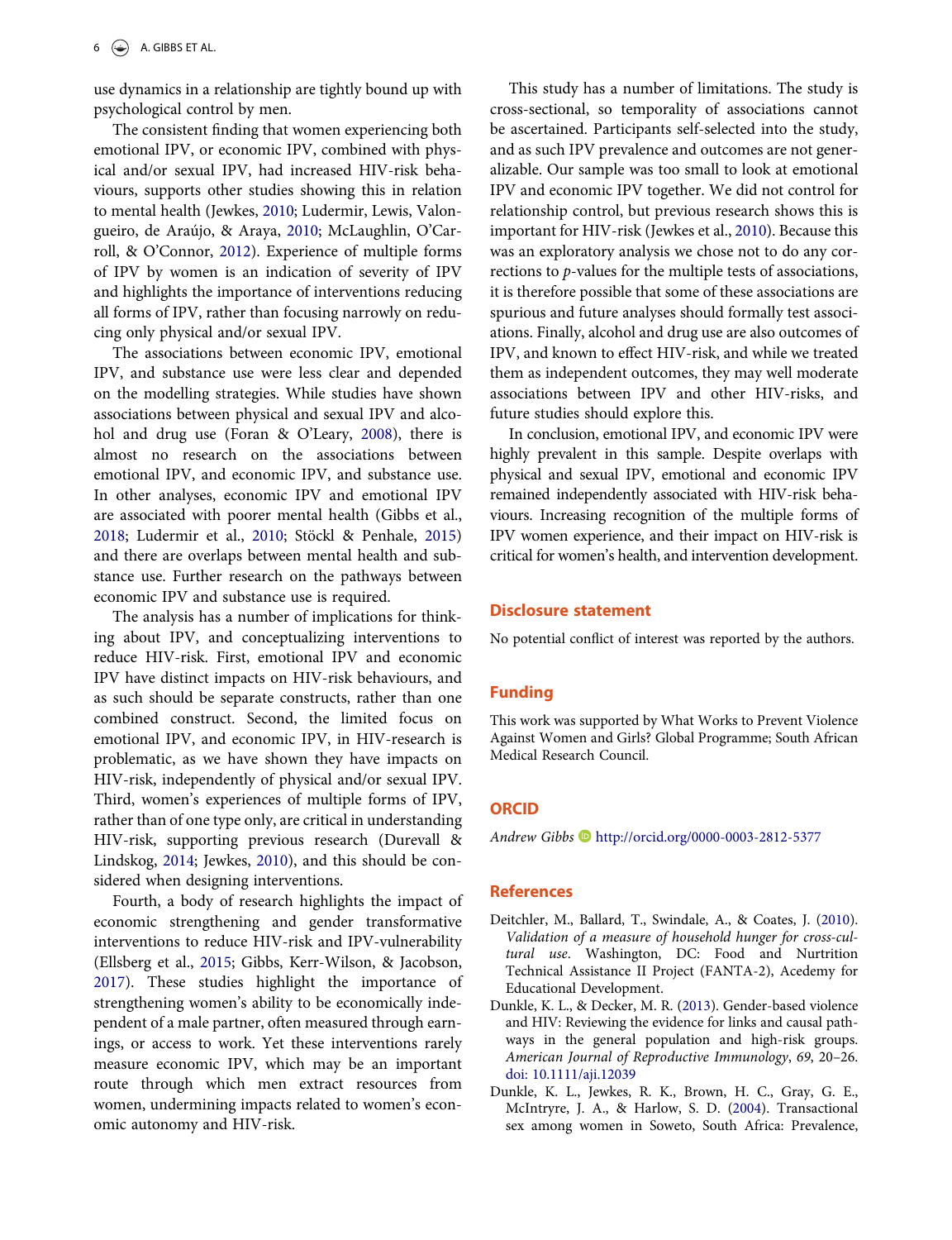<span id="page-7-0"></span>risk factors and association with HIV infection. Social Science & Medicine (1982), 59(8), 1581–1592.

- Dunkle, K. L., Jewkes, R. K., Nduna, M., Jama, N., Levin, J., Sikweyiya, Y., & Koss, M. P. [\(2007](#page-4-0)). Transactional sex with casual and main partners among young South African men in the rural Eastern Cape: Prevalence, predictors, and associations with gender-based violence. Social Science & Medicine, 65(6), 1235–1248.
- Durevall, D., & Lindskog, A. [\(2014\)](#page-1-0). Intimate partner violence and HIV in ten sub-Saharan African countries: what do the Demographic and Health Surveys tell us? The Lancet Global Health.
- Ellsberg, M., Arango, D. J., Morton, M., Gennari, F., Kiplesund, S., Contreras, M., & Watts, C. [\(2015](#page-6-0)). Prevention of violence against women and girls: What does the evidence say? The Lancet, 385(9977), 1555–1566.
- Fielding-Miller, R., Dunkle, K. L., Jama-Shai, N., Windle, M., Hadley, C., & Cooper, H. L. [\(2016\)](#page-4-0). The feminine ideal and transactional sex: Navigating respectability and risk in Swaziland. Social Science & Medicine, 158, 24–33.
- Foran, H. M., & O'Leary, K. D. [\(2008\)](#page-6-0). Alcohol and intimate partner violence: A meta-analytic review. Clinical Psychology Review, 28(7), 1222–1234.
- Fox, A. M., Jackson, S. S., Hansen, N. B., Gasa, N., Crewe, M., & Sikkema, K. J. [\(2007](#page-1-0)). In their own voices: A qualitative study of women's risk for intimate partner violence and HIV in South Africa. Violence Against Women, 13(6), 583–602.
- Garcia-Moreno, C., Jansen, H. A. F. M., Ellsberg, M., Heise, L., Watts, C. H., & Wo, W. M.-C. S. [\(2006](#page-2-0)). Prevalence of intimate partner violence: Findings from the WHO multicountry study on women's health and domestic violence. Lancet, 368(9543), 1260–1269.
- Gibbs, A., Dunkle, K., & Jewkes, R. ([2018](#page-1-0)). Emotional and economic intimate partner violence as key drivers of depression and suicidal ideation: A cross-sectional study among young women in informal settlements in South Africa. Plos One, 13(4), e0194885.
- Gibbs, A., Govender, K., & Jewkes, R. ([2018](#page-3-0)). An exploratory analysis of factors associated with depression in a vulnerable group of young people living in informal settlements in South Africa. Global Public Health, 13(7), 788–803.
- Gibbs, A., Kerr-Wilson, A., & Jacobson, J. ([2017](#page-6-0)). A global comprehensive review of economic interventions to prevent intimate partner violence and HIV risk behaviours. Global Health Action, 10(Sup.2), 1290427.
- Gibbs, A., Washington, L., Willan, S., Ntini, N., Khumalo, T., Mbatha, N., … Strauss, M. [\(2017\)](#page-2-0). The stepping stones and creating futures intervention to prevent intimate partner violence and HIV-risk behaviours in durban, South Africa: Study protocol for a cluster randomized control trial, and baseline characteristics. BMC Public Health, 17 (1), 336.
- Hunter, M. [\(2007\)](#page-4-0). The changing political economy of sex in South Africa: The significance of unemployment and inequalities to the scale of the AIDS pandemic. Social Science & Medicine (1982), 64(3), 689–700. [doi:S0277-](https://doi.org/S0277-9536(06)00483-7%20[pii]%2010.1016/j.socscimed.2006.09.015) [9536\(06\)00483-7 \[pii\] 10.1016/j.socscimed.2006.09.015](https://doi.org/S0277-9536(06)00483-7%20[pii]%2010.1016/j.socscimed.2006.09.015)
- Jewkes, R. ([2010](#page-1-0)). Emotional abuse: A neglected dimension of partner violence. Lancet, 376(9744), 851–852. [doi:10.1016/](https://doi.org/10.1016/S0140-6736(10)61079-3) [S0140-6736\(10\)61079-3](https://doi.org/10.1016/S0140-6736(10)61079-3)
- Jewkes, R., Dunkle, K., Nduna, M., & Shai, N. [\(2010](#page-1-0)). Intimate partner violence, relationship power inequity, and incidence of HIV infection in young women in South Africa: A cohort study. Lancet, 376(9734), 41–48. [doi:10.1016/S0140-6736](https://doi.org/10.1016/S0140-6736(10)60548-X) [\(10\)60548-X](https://doi.org/10.1016/S0140-6736(10)60548-X)
- Jewkes, R., Fulu, E., Naved, R. T., Chirwa, E., Dunkle, K., Haardörfer, R., & Garcia-Moreno, C. [\(2017](#page-2-0)). Women's and men's reports of past-year prevalence of intimate partner violence and rape and women's risk factors for intimate partner violence: A multicountry cross-sectional study in Asia and the pacific. PLoS Medicine, 14(9), e1002381.
- Jewkes, R., Gibbs, A., Jama-Shai, N., Willan, S., Misselhorn, A., Mbatha, N., … Sikweyiya, Y. [\(2014](#page-1-0)). Stepping stones and creating futures intervention: Shortened interrupted time series evaluation of a behavioural and structural health promotion and violence prevention intervention for young people in informal settlements in durban, South Africa. BMC Public Health, 14, 1325. [doi: 10.1186/1471-2458-14-1325](https://doi.org/10.1186/1471-2458-14-1325)
- Kouyoumdjian, F. G., Calzavara, L. M., Bondy, S. J., O'Campo, P., Serwadda, D., Nalugoda, F., … Gray, R. [\(2013](#page-1-0)). Intimate partner violence is associated with incident HIV infection in women in Uganda. Aids (london, England), 27(8), 1331– 1338.
- Li, Y., Marshall, C. M., Rees, H. C., Nunez, A., Ezeanolue, E. E., & Ehiri, J. E. [\(2014](#page-1-0)). Intimate partner violence and HIV infection among women: A systematic review and metaanalysis. Journal of the International AIDS Society, 17(1), 18845.
- Ludermir, A. B., Lewis, G., Valongueiro, S. A., de Araújo, T. V. B., & Araya, R. [\(2010\)](#page-6-0). Violence against women by their intimate partner during pregnancy and postnatal depression: A prospective cohort study. The Lancet, 376 (9744), 903–910.
- Machisa, M., Jewkes, R., Morna, C., & Rama, K. ([2011\)](#page-2-0). The war at home: Gender based violence indicators project: Gauteng Research Report. Johannesburg, South Africa: Gender Links & South African Medical Research Council.
- McLaughlin, J., O'carroll, R., & O'connor, R. ([2012\)](#page-6-0). Intimate partner abuse and suicidality: A systematic review. Clinical Psychology Review, 32(8), 677–689.
- Nduna, M., Jewkes, R. K., Dunkle, K. L., Shai, N. P., & Colman, I. [\(2010\)](#page-1-0). Associations between depressive symptoms, sexual behaviour and relationship characteristics: A prospective cohort study of young women and men in the Eastern Cape, South Africa. Journal of the International AIDS Society, 13(1), 44.
- Radloff, L. S. ([1977\)](#page-3-0). The CES-D scale a self-report depression scale for research in the general population. Applied Psychological Measurement, 1(3), 385–401.
- Saunders, J. B., Aasland, O. G., Babor, T. F., De la Fuente, J. R., & Grant, M. ([1993\)](#page-2-0). Development of the alcohol use disorders identification test (AUDIT): WHO collaborative project on early detection of persons with harmful alcohol consumption-II. Addiction, 88(6), 791–804.
- Stöckl, H., & Penhale, B. [\(2015](#page-1-0)). Intimate partner violence and its association with physical and mental health symptoms among older women in Germany. Journal of Interpersonal Violence, 30(17), 3089–3111.
- Stoebenau, K., Nixon, S. A., Rubincam, C., Willan, S., Zembe, Y., Tsikoane, T., … Townsend, L. [\(2011](#page-4-0)). More than just talk: The framing of transactional sex and its implications